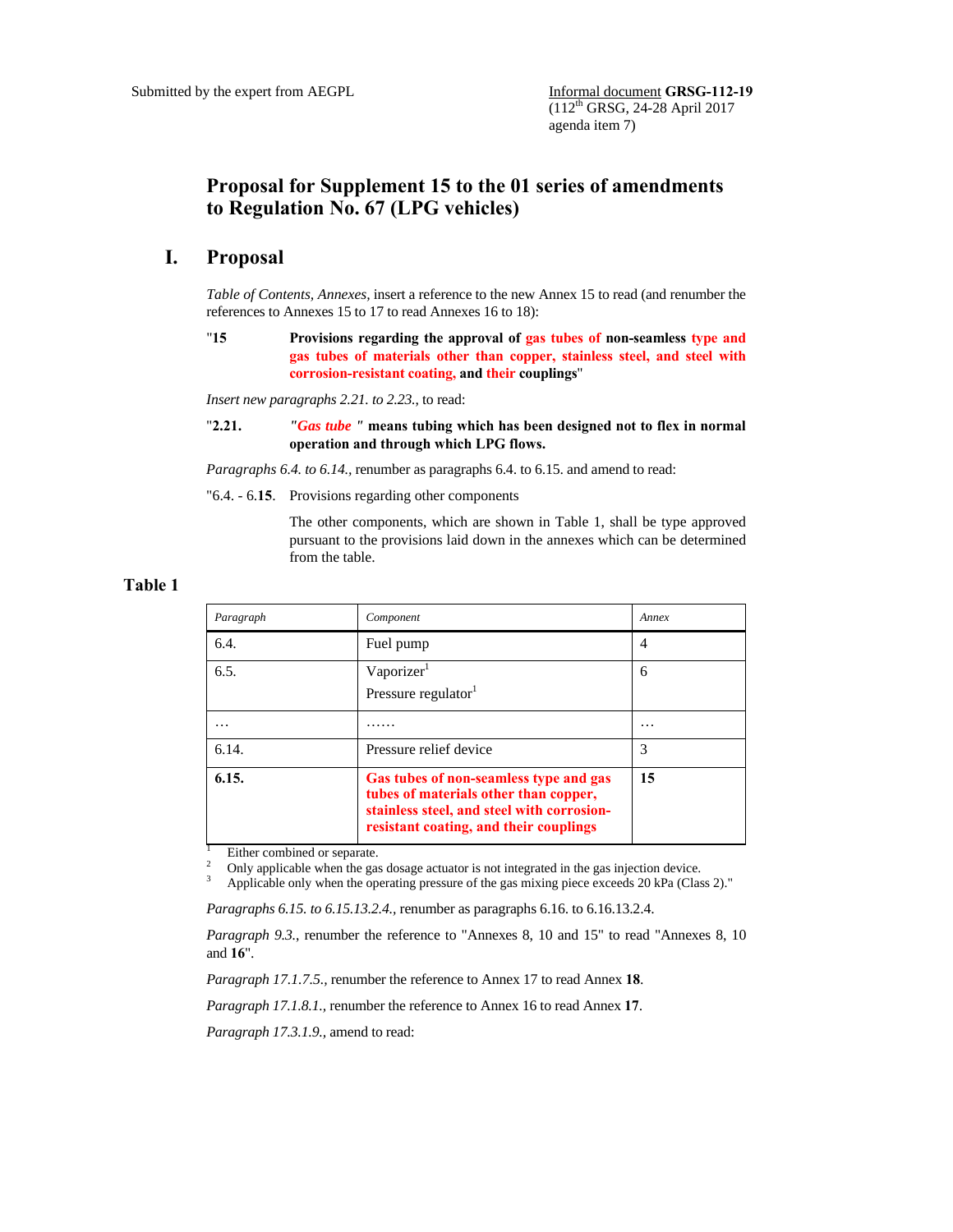*Paragraph 17.7.1,* amend to read:

"17.7.1. Gas tubes of seamless type made of either copper or stainless steel or steel with corrosion-resistant coating

*Insert new paragraph 17.7.1.1., to read* 

"17.7.1.1. If seamless copper is used the tube shall be protected by a rubber or plastic sleeve."

*Insert new paragraph 17.7.1.2., to read* 

"17.7.1.2. The outer diameter of gas tubes made of copper shall not exceed 12 mm with a wall thickness of at least 0.8 mm, gas tubes from steel and stainless steel shall not exceed 25 mm with, for gas services, an appropriate wall thickness."

*Paragraph 17.7.2, amend to read:* 

"17.7.2. Gas tubes of seamless type made of materials other than those of paragraph 17.7.1. shall comply with the applicable tests according to the provisions of Annex 15"

*Paragraph 17.7.3, amend to read:* 

"17.7.3. Gas tubes of non-seamless type shall comply with the applicable tests according to the provisions of Annex 15."

*Paragraph 17.7.4, amend to read:* 

"17.7.4. Gas tubes made of a non-metallic material shall comply with the requirements of this Regulation, paragraph 6.7."

#### *Annex I*

*Insert new items 1.2.4.5.19. to 1.2.4.5.19.4,* to read:

| "1.2.4.5.19.   | Non-seamless gas tube                                                                                                        |
|----------------|------------------------------------------------------------------------------------------------------------------------------|
| 1.2.4.5.19.1.  |                                                                                                                              |
| 1.2.4.5.19.2.  |                                                                                                                              |
| 1.2.4.5.19.3.  |                                                                                                                              |
| 1.2.4.5.19.4.  | Tube coupling(s)                                                                                                             |
| 1.2.4.5.19.4.1 |                                                                                                                              |
| 1.2.4.5.19.4.2 |                                                                                                                              |
| 1.2.4.5.19.4.3 |                                                                                                                              |
|                | <i>Insert new items 1.2.4.5.20. to 1.2.4.5.20.4., to read:</i>                                                               |
|                | "1.2.4.5.20. Seamless gas tube of materials other than copper, stainless steel and steel<br>with corrosion-resistant coating |
|                |                                                                                                                              |
|                |                                                                                                                              |
|                |                                                                                                                              |
|                | $1.2.4.5.20.4$ Tube coupling(s)                                                                                              |
|                |                                                                                                                              |
|                |                                                                                                                              |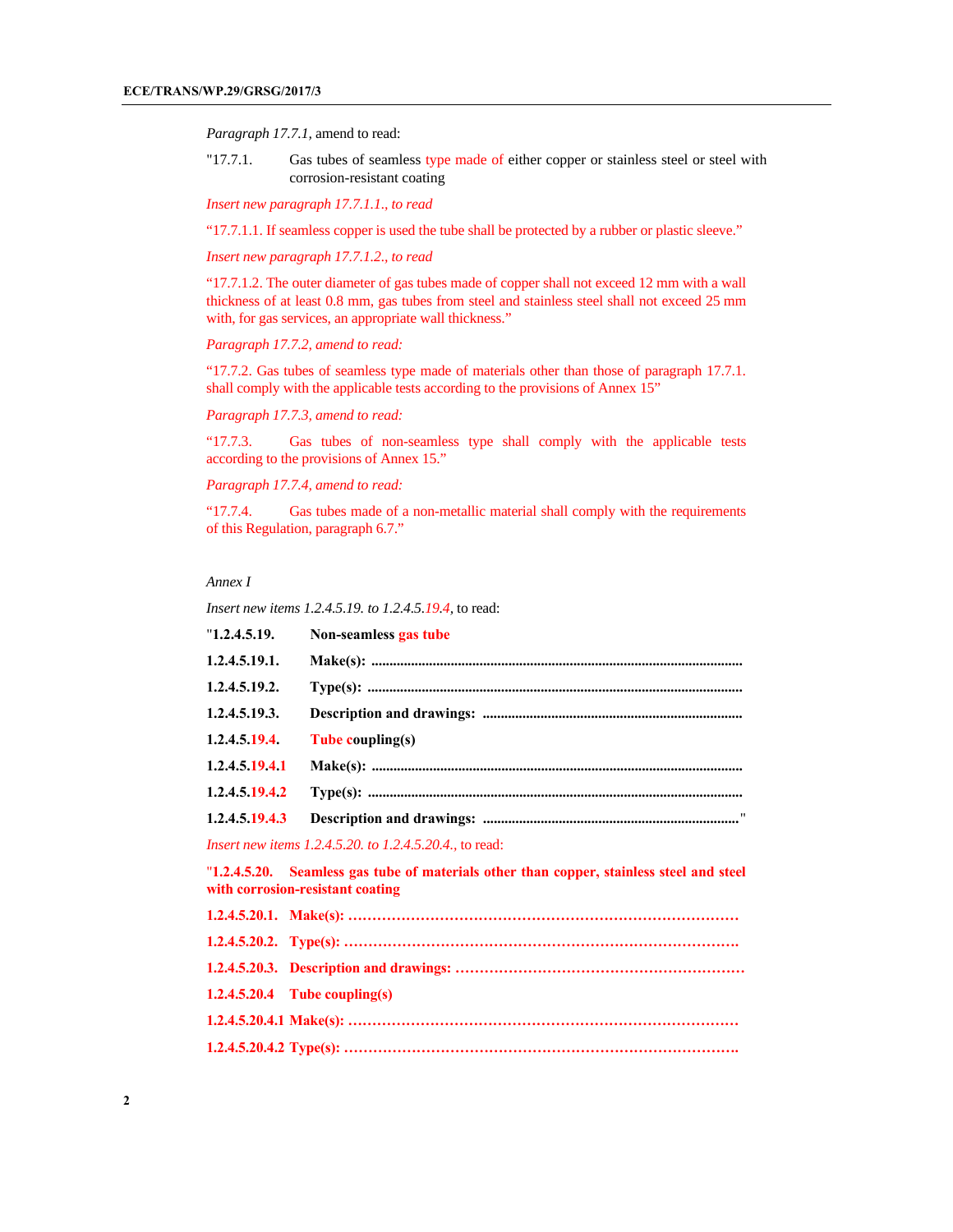"

**1.2.4.5.20.4.3 Description and drawings: …………………………………………………..**"

*Items 1.2.4.5.19. to 1.2.4.5.19.5. (former),* renumber as items 1.2.4.5.21. to 1.2.4.5.21.5., *Annex 2B, item 1,* amend to read:

"1. LPG equipment considered:2

……

Pressure/temperature sensor

LPG filter unit

 **Non-seamless gas tube**

**Seamless gas tube of materials other than copper, stainless steel and steel with corrosion-resistant coating**

Multi-component"

#### *Annex 3*

*Paragraph 1.6.,* renumber the reference to Annex 15 to read Annex **16** (13 times). *Paragraph 2.6.,* renumber the reference to Annex 15 to read Annex **16** (10 times). *Paragraph 3.6.,* renumber the reference to Annex 15 to read Annex **16** (13 times). *Paragraph 4.6.,* renumber the reference to Annex 15 to read Annex **16** (13 times). *Paragraph 4.7.,* renumber the reference to Annex 15 to read Annex **16**. *Paragraph 5.6.,* renumber the reference to Annex 15 to read Annex **16** (10 times). *Paragraph 6.6.,* renumber the reference to Annex 15 to read Annex **16** (4 times). *Paragraph 7.6.,* renumber the reference to Annex 15 to read Annex **16** (11 times).

#### *Annex 4*

*Paragraph 6.1.,* renumber the reference to Annex 15 to read Annex **16**. *Paragraph 6.2.,* renumber the reference to Annex 15 to read Annex **16** (10 times).

#### *Annex 5*

*Paragraph 6.1.,* renumber the reference to Annex 15 to read Annex **16** (10 times). *Paragraph 6.2.,* renumber the reference to Annex 15 to read Annex **16** (6 times).

#### *Annex 6*

*Paragraph 6.1.,* renumber the reference to Annex 15 to read Annex **16** (12 times). *Paragraph 6.2.,* renumber the reference to Annex 15 to read Annex **16** (6 times).

#### *Annex 7*

*Paragraph 1.6.,* renumber the reference to Annex 15 to read Annex **16** (12 times).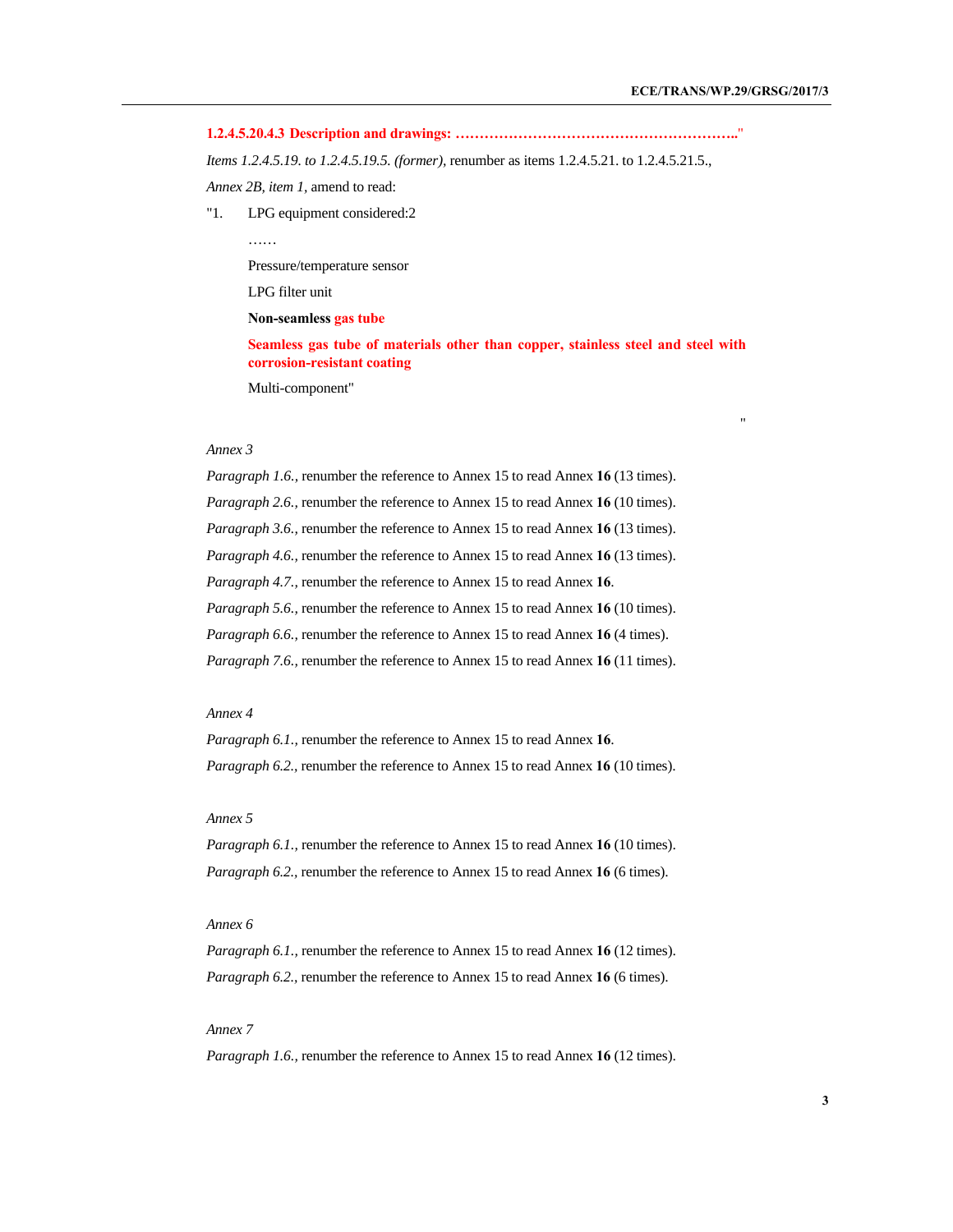*Paragraph 1.7.,* renumber the reference to Annex 15 to read Annex **16**. *Paragraph 2.6.,* renumber the reference to Annex 15 to read Annex **16** (12 times). *Paragraph 3.6.,* renumber the reference to Annex 15 to read Annex **16** (12 times). *Paragraph 4.6.,* renumber the reference to Annex 15 to read Annex **16** (12 times).

*Annex 8, paragraph 6.,* renumber the reference to Annex 15 to read Annex **16** (12 times).

*Annex 11* 

*Paragraph 1.6.,* renumber the reference to Annex 15 to read Annex **16** (10 times).

*Paragraph 2.6.,* renumber the reference to Annex 15 to read Annex **16** (6 times).

*Paragraph 3.6.1.,* renumber the reference to Annex 15 to read Annex **16** (10 times). *Paragraph 3.6.2.,* renumber the reference to Annex 15 to read Annex **16** (6 times).

*Annex 12, paragraph 6.,* renumber the reference to Annex 15 to read Annex **16** (6 times).

*Annex 13* 

*Paragraph 6.1.,* renumber the reference to Annex 15 to read Annex **16** (10 times). *Paragraph 6.2.,* renumber the reference to Annex 15 to read Annex **16** (6 times).

*Insert a new Annex 15,* to read:

## **"Annex** 15

**Provisions regarding the approval of gas tubes of nonseamless type and gas tubes of materials other than copper, stainless steel, and steel with corrosion-resistant coating and their couplings** 

| 1. | <b>Definitions:</b>                                           |                                                                                                                                                                                                            |  |  |
|----|---------------------------------------------------------------|------------------------------------------------------------------------------------------------------------------------------------------------------------------------------------------------------------|--|--|
|    |                                                               | Gas tube: gas tube, as defined in paragraph 2.21. of this Regulation, of<br>non-seamless type and gas tube of materials other than copper, stainless<br>steel, and steel with corrosion-resistant coating. |  |  |
| 2. | Component classification (according to Paragraph 2 Figure 1): |                                                                                                                                                                                                            |  |  |
|    | Gas tube and its coupling(s) can be of Class 0, 1, 2 or 2A.   |                                                                                                                                                                                                            |  |  |
| 3. | <b>Classification pressure:</b>                               |                                                                                                                                                                                                            |  |  |
|    | Parts of Class 0:                                             | <b>WP</b> declared                                                                                                                                                                                         |  |  |
|    | Parts of Class 1:                                             | 3.000 kPa                                                                                                                                                                                                  |  |  |
|    | Parts of Class 2:                                             | 450 kPa                                                                                                                                                                                                    |  |  |
|    | Parts of Class 2A:                                            | $120$ kPa                                                                                                                                                                                                  |  |  |
|    |                                                               |                                                                                                                                                                                                            |  |  |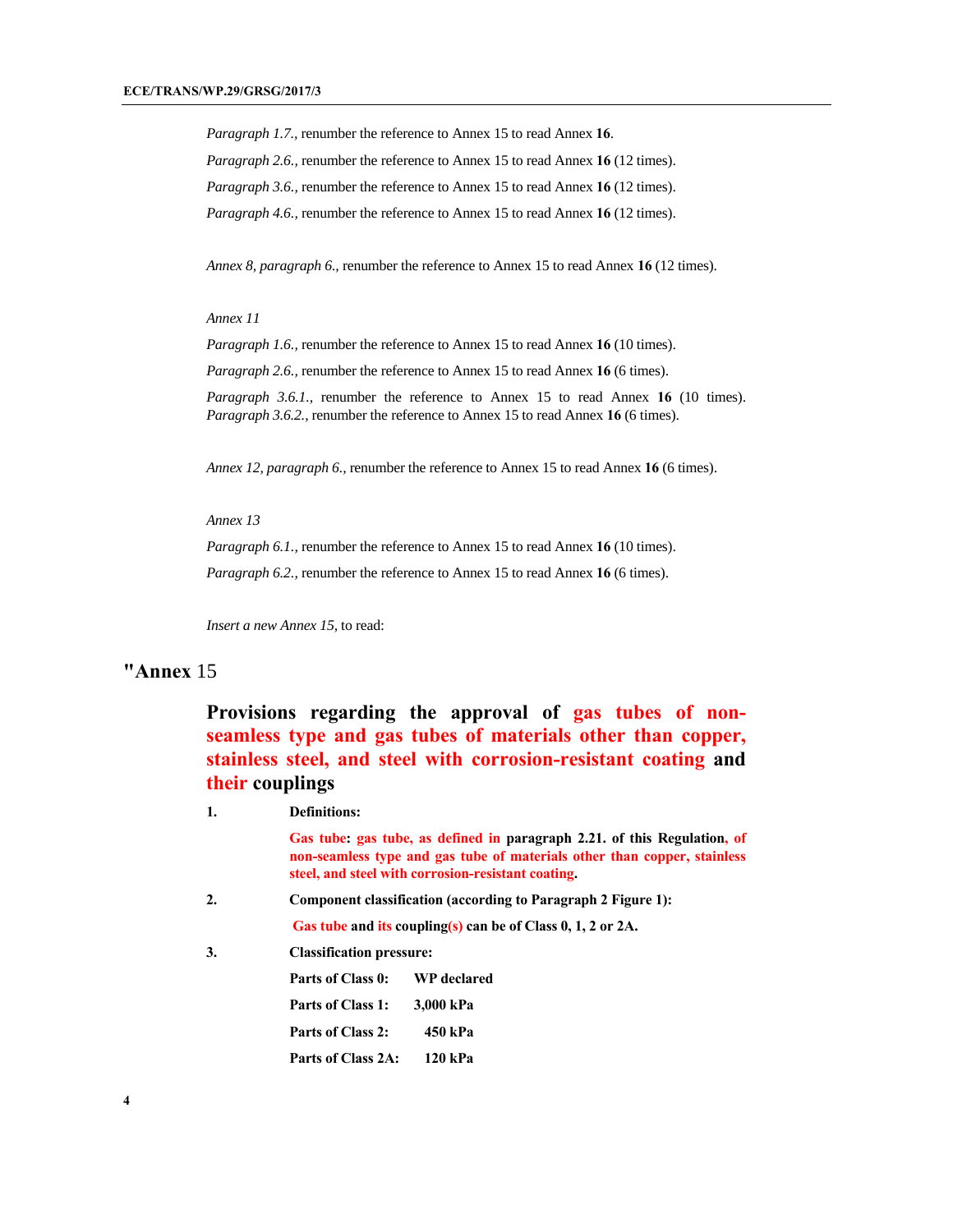| 4.     | Design temperatures:                                                                                        |                                                                                                                                              |  |  |
|--------|-------------------------------------------------------------------------------------------------------------|----------------------------------------------------------------------------------------------------------------------------------------------|--|--|
|        | -20 °C to 120 °C                                                                                            |                                                                                                                                              |  |  |
|        | conditions are applicable.                                                                                  | For temperatures exceeding the above-mentioned values, special tests                                                                         |  |  |
| 5.     | <b>General design rules:</b>                                                                                |                                                                                                                                              |  |  |
|        |                                                                                                             | The couplings shall be compatible with the gas tube.                                                                                         |  |  |
|        |                                                                                                             | Specific care shall be taken against galvanic corrosion.                                                                                     |  |  |
|        | steel couplings.                                                                                            | Stainless steel gas tube shall only be used in combination with stainless                                                                    |  |  |
| 6.     | Applicable test procedures:                                                                                 |                                                                                                                                              |  |  |
| 6.1.   | For parts of Classes 0 and 1:                                                                               |                                                                                                                                              |  |  |
|        | Overpressure test                                                                                           | <b>Annex 16, para. 4.</b>                                                                                                                    |  |  |
|        | <b>External leakage</b>                                                                                     | <b>Annex 16, para. 5.</b>                                                                                                                    |  |  |
|        | <b>High temperature</b>                                                                                     | Annex 16, para. 6.                                                                                                                           |  |  |
|        | Low temperature                                                                                             | <b>Annex 16, para. 7.</b>                                                                                                                    |  |  |
|        | <b>LPG</b> compatibility                                                                                    | Annex 16, para. 11.**                                                                                                                        |  |  |
|        | <b>Resistance to dry heat</b>                                                                               | Annex 16, para. 13.**                                                                                                                        |  |  |
|        | <b>Ozone</b> ageing                                                                                         | Annex 16, para. 14.**                                                                                                                        |  |  |
| 6.2.   |                                                                                                             | For parts of Class 2 or 2A:                                                                                                                  |  |  |
|        | <b>Overpressure test</b>                                                                                    | <b>Annex 16, para. 4.</b>                                                                                                                    |  |  |
|        | <b>External leakage</b>                                                                                     | Annex 16, para. 5.                                                                                                                           |  |  |
|        | <b>High temperature</b>                                                                                     | Annex 16, para. 6.                                                                                                                           |  |  |
|        | Low temperature                                                                                             | Annex 16, para. 7.                                                                                                                           |  |  |
|        | <b>LPG</b> compatibility                                                                                    | Annex 16, para. 11.**                                                                                                                        |  |  |
|        | <b>Corrosion resistance</b>                                                                                 | Annex 16, para. 12.*                                                                                                                         |  |  |
| 6.3.   | Specific requirements on the gas tube and its couplings:                                                    |                                                                                                                                              |  |  |
| 6.3.1. | <b>Endurance test</b>                                                                                       |                                                                                                                                              |  |  |
|        | The gas tube and its coupling(s) shall be tested for an endurance test<br>consisting out of 100,000 cycles. |                                                                                                                                              |  |  |
|        | 1 Cycle consist out of pressure ramp from $15\%$ WP up to WP.                                               |                                                                                                                                              |  |  |
|        | The coupling( $s$ ) shall only be tested using a compatible gas tube.                                       |                                                                                                                                              |  |  |
|        |                                                                                                             | After the endurance test, the gas tube and its coupling(s) need to comply<br>with the leakage test of Annex 16, paragraphs 4., 5., 6. and 7. |  |  |
| ∗      | Only for metallic parts.                                                                                    |                                                                                                                                              |  |  |

**\*\* Only for non-metallic parts**.

 $\overline{a}$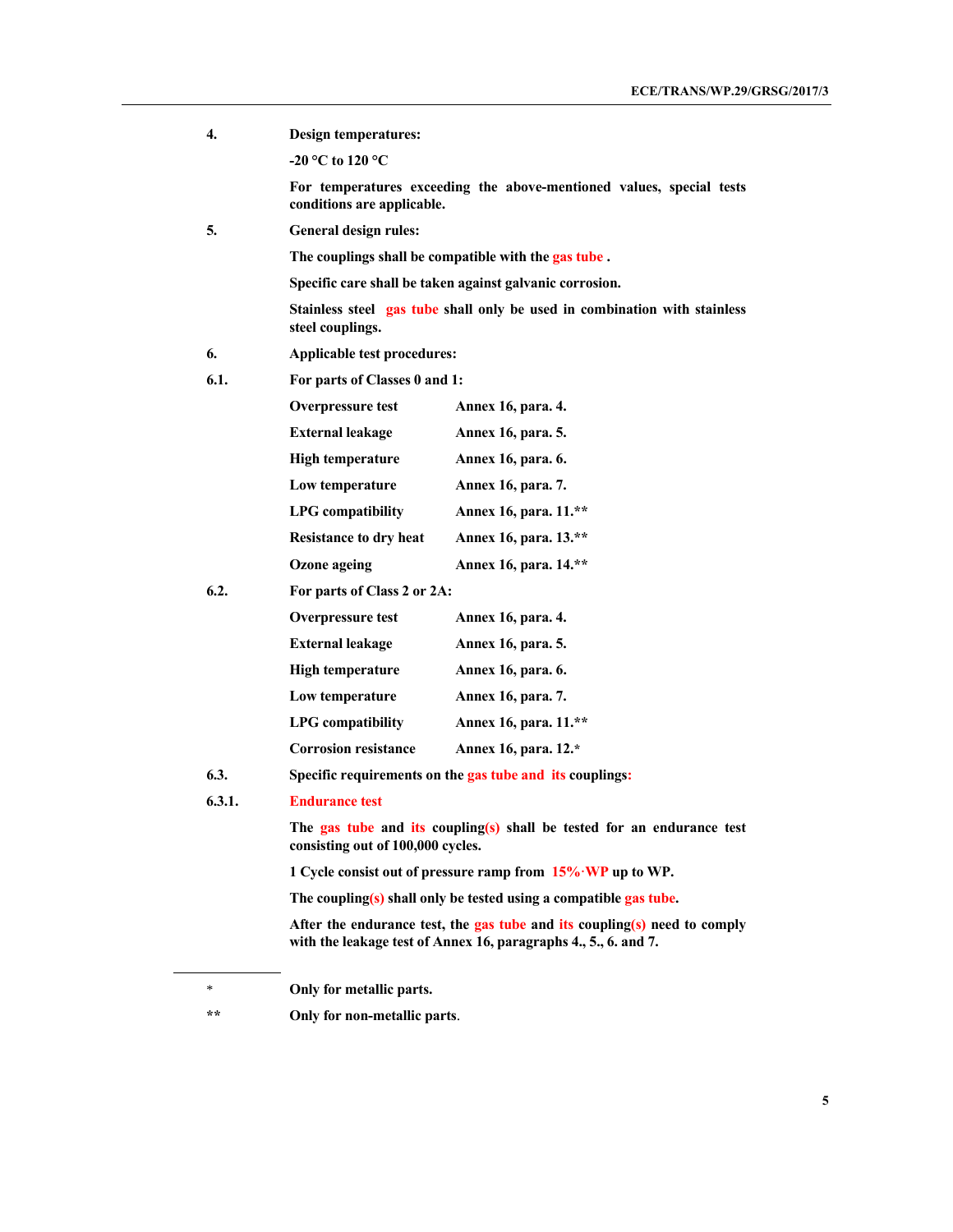#### **6.3.2. Bending test on the gas tube**

 **Test the gas tube according to the following procedure and acceptance criterion.** 

 **(a) Select a mandrel with an external diameter from the below table:** 

| External diameter | Mandrel diameter                       |
|-------------------|----------------------------------------|
| $\leq$ 8 mm       | 3 times the external gas tube diameter |
| $> 8 \text{ mm}$  | 5 times the external gas tube diameter |

 **(b) Bend the gas tube over this mandrel once, forming a "U" shape.** 

 **(c) Close the ends of the gas tube and subject it to the overpressure test according to Annex 16, paragraph 4.** 

 **At the completion of the overpressure test, the gas tube shall be tested according to the leakage test of Annex 16, paragraphs 5., 6. and 7.** 

**6.3.3. Excess torque resistance** 

 **A coupling designed to be connected directly to threaded fittings shall be capable of withstanding, without deformation, breakage or leakage, a torque effort of 150 per cent of the rated installation value delivered by the manufacturer, according to the following test procedure:** 

 **(a) Test an unused component, applying the torque adjacent to the fitting.** 

 **(b) For a component having a threaded connection or threaded connections, apply the turning effort for 15 minutes, release the turning effort, then remove the component and examine it for deformation and breakage.** 

 **(c) Perform the leakage test according to Annex 16, paragraphs 5, 6 and 7.** 

 **(d) Perform the overpressure test according to Annex 16, paragraph 4.** 

**6.3.4. Vibration test** 

 **Vibrate the coupling connected according to the manufacturer's specification to a compatible gas tube using the test described in Annex 16, paragraph 10.5.4., procedure A.** 

 **After this test the tested sample shall comply with the test described in Annex 16, paragraphs 4, 5, 6 and 7.** 

#### **6.3.5. Pull-off**

 **Test the coupling, attached to compatible gas tube and coupled to its mating part or parts, according to the following procedure and acceptance criterion.** 

 **Secure the subject specimen in an appropriate test fixture, then statically apply a tensile load along the gas tube axis at a maximum rate of 250 N/min until the gas tube separates from the coupling.** 

 **The force (F), in Newton, required to pull apart the fuel line from its coupling shall be that calculated as:** 

 $\mathbf{F} = (\pi \cdot \mathbf{d} \cdot \mathbf{P})/10$ 

 **where**